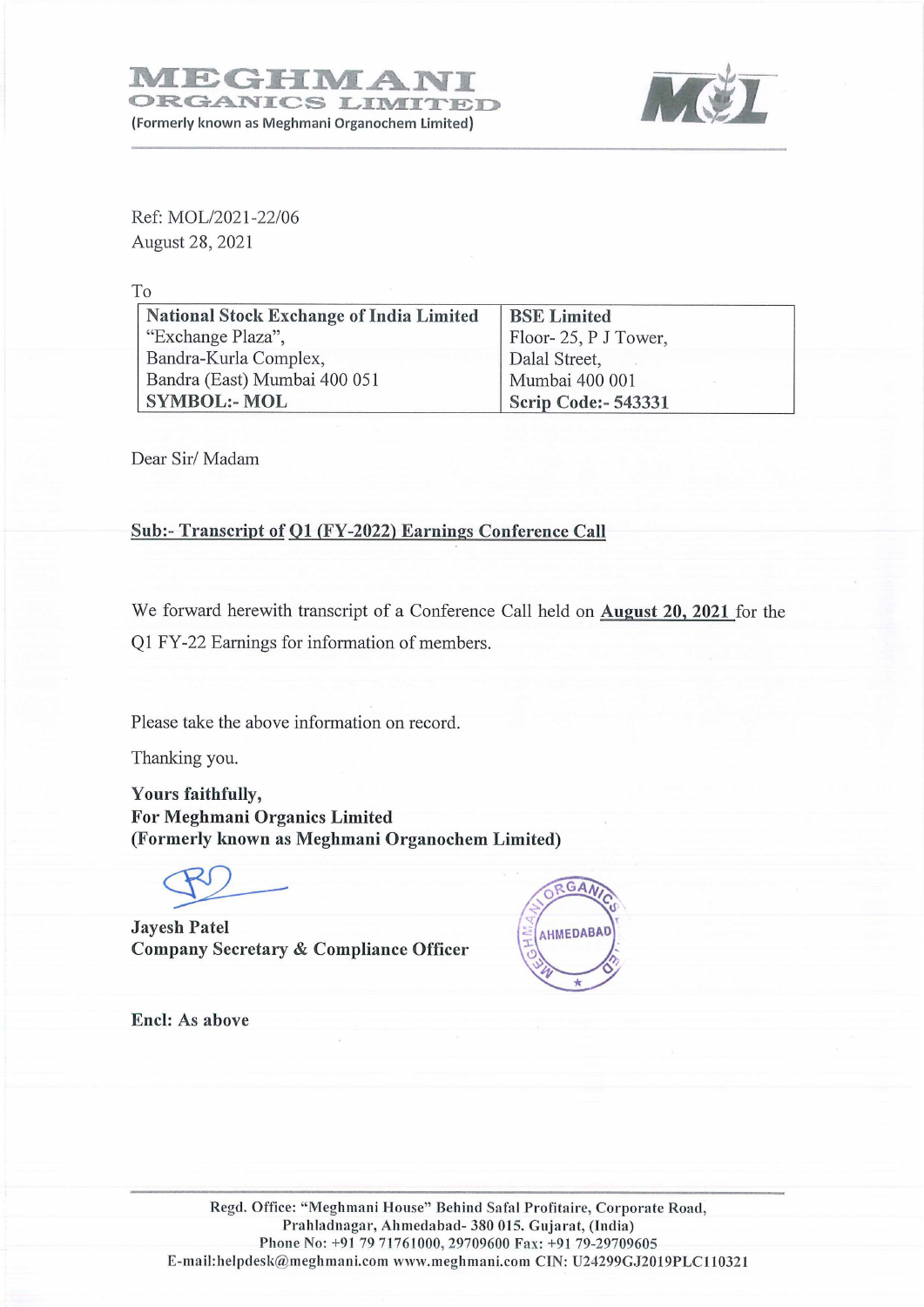

## **Meghmani Organics Limited**

**Earnings Conference Call August 20, 2021**

- **Moderator:** Good Afternoon, Ladies and Gentlemen. I'm Rutuja, Moderator for this conference. Welcome to the Q1FY22 Earnings Conference call of Meghmani Organics Limited organized by Dickenson World. At this moment, all participants are in listen-only mode. Later, we will conduct a question-and-answer session. At that time, if you have a question please press \* and 1 on your telephone keypad. Please note this conference is being recorded. I would now like to hand the floor over to Mr. Hiral Keniya. Thank you and over to you, Sir.
- Speaker: Thank you, Rituja. Good afternoon everyone. I welcome you all to the earnings call of Meghmani Organics Limited for Q1 FY22. Today, we have with us the management represented by Mr. Ankit Patel, Chief Executive Officer; Mr. Gurjant Singh Chahal, Chief Financial Officer; and Mr. Bharat Modi, Investor Relations Advisor. Before we get started, I would like to remind you that the remarks today might include forward-looking statements and actual results may differ materially from those contemplated by forward-looking statements. Any statements we make on this call today based on our assumptions as on date and we have no obligations to update these statements as a result of new information or future events. I would now like to invite Mr. Ankit Patel, CEO of Meghmani Organics to make his opening remarks. Over to you, Sir.
- **Ankit Patel:** Thank you Hiral. Good afternoon, everyone and a very warm welcome to the Q1 FY22 earnings call of Meghmani Organics Limited. Before highlighting the quarterly numbers, I hope all of you and your family are healthy, safe, and sound. Despite multiple headwinds, we are pleased to announce that the Company has reported a robust performance in terms of both revenues and profitability during the quarter. Our revenue grew by nearly 68% YOY to Rs. 495 crores, thanks to the strong performance in both divisions pigments as well as agro chemicals. This resulted on the back of strong performance in both of our export as well as domestic market. Our export sales grew by nearly 85% while our domestic sales grew by nearly 30%. Exports contributed nearly 83% of our revenue and the balance was contributed by the domestic sales. Our EBITDA for the quarter witnessed a growth of 58.7% YoY to Rs. 87.4 crore. EBITDA margin for the Q1 FY22 stood at 17.6% versus 18.7% during the corresponding quarter for the last year. Our profit after tax for the quarter grew exponentially by 1.4 times at Rs. 68 crore and the margin expanded by 407 basis points to 13.7% in the Q1 FY22.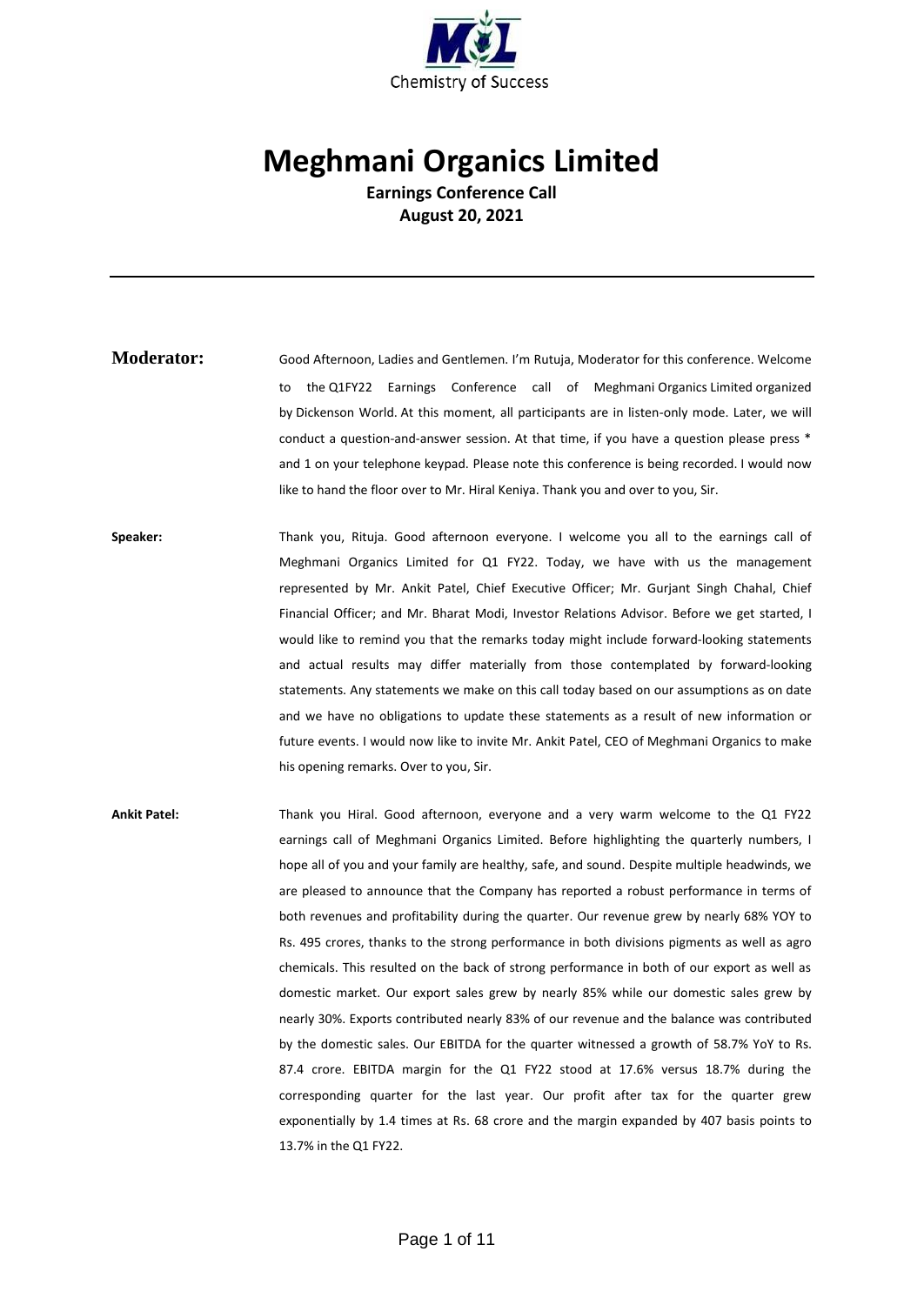On the balance sheet side, Meghmani Organics cash and liquid investments stood at around Rs. 105 crores as on June 30, 2021. The Company continues to maintain its low debt stance resulting in a comfortable debt to equity ratio of nearly 0.22 as on June 30, 2021. Meghmani Organics return ratios like ROCE and ROE remains robust at 19.6% and 22.7%, respectively as on June 30, 2021.

Looking at our segment performance, our agrochemicals business delivered revenue growth of nearly 74% and reached at nearly Rs. 321 crore mainly driven by the strong performance in the exports market. Our export sales for the quarter surged by 86% and reached at Rs. 258 crore, contributing to 81% of our agrochemical sales and 19% by the domestic sales. EBITDA for the quarter increased by 67% YoY and reached at Rs. 70 crore while our EBITDA margin stood at 21.9% in this quarter. Our agrochemicals division's capacity utilization stood at nearly 75% in the Q1 FY22 vis-à-vis 54% in the Q1 last financial year. I am delighted to share with you that our recently enhanced 2-4, D acid capacities are currently functioning at over 70%.

Our pigment business delivered revenue growth of nearly 60% YoY at Rs. 175 crores, thanks to improvement in the realization during the Q1 of FY22. Our sales volume for the quarter grew by 46% to nearly 4,000 tons while our EBITDA stood at Rs. 26.4 crore with a margin of 15.1%. In the pigment division, export contributed nearly 86% of the top line and the balance is by the domestic sales. Our utilization stood at 83% in the Q1 FY22 compared to 57% in Q1 of last financial year.

During FY21, we have achieved a top line of nearly 1,623 crore and we aim to double our revenue by FY24 fueled by our CAPEX plan. The agrochemicals ongoing CAPEX of nearly Rs. 310 crore is progressing as per plan. It is expected to be completed by Q2 of FY 23. It will additionally contribute revenue of nearly Rs. 600 crore on the full year operation basis. In the case of pigment, we are exploring opportunity to enter into new variants of the pigments beyond the phthalocyanines pigment, blue and green. A concrete development towards the same would be shared with you all at the appropriate time. Additionally, we have been consistently raising our dividend payouts for the past few years. Despite substantial capital expenditure commitment and needing substantial financial resources to support our growth plans, we are committed to a sound and sustainable dividend distribution policy of maintaining around 17% to 20% of our PAT as dividend payout to our shareholders. India's chemical industry is at the inflection point. Meghmani organics looks forward to tap these growth opportunities by being committed to maximize its return on investment. We are committed to create value for our esteem stakeholders. With this, we would be happy to take any questions that you may have. Thank you.

**Moderator:** Thank you very much. Ladies and Gentlemen, we will now begin the question-and-answer session. The first question is from the line of Nikhil Lakhotia from Equinordic Systems. Please go ahead.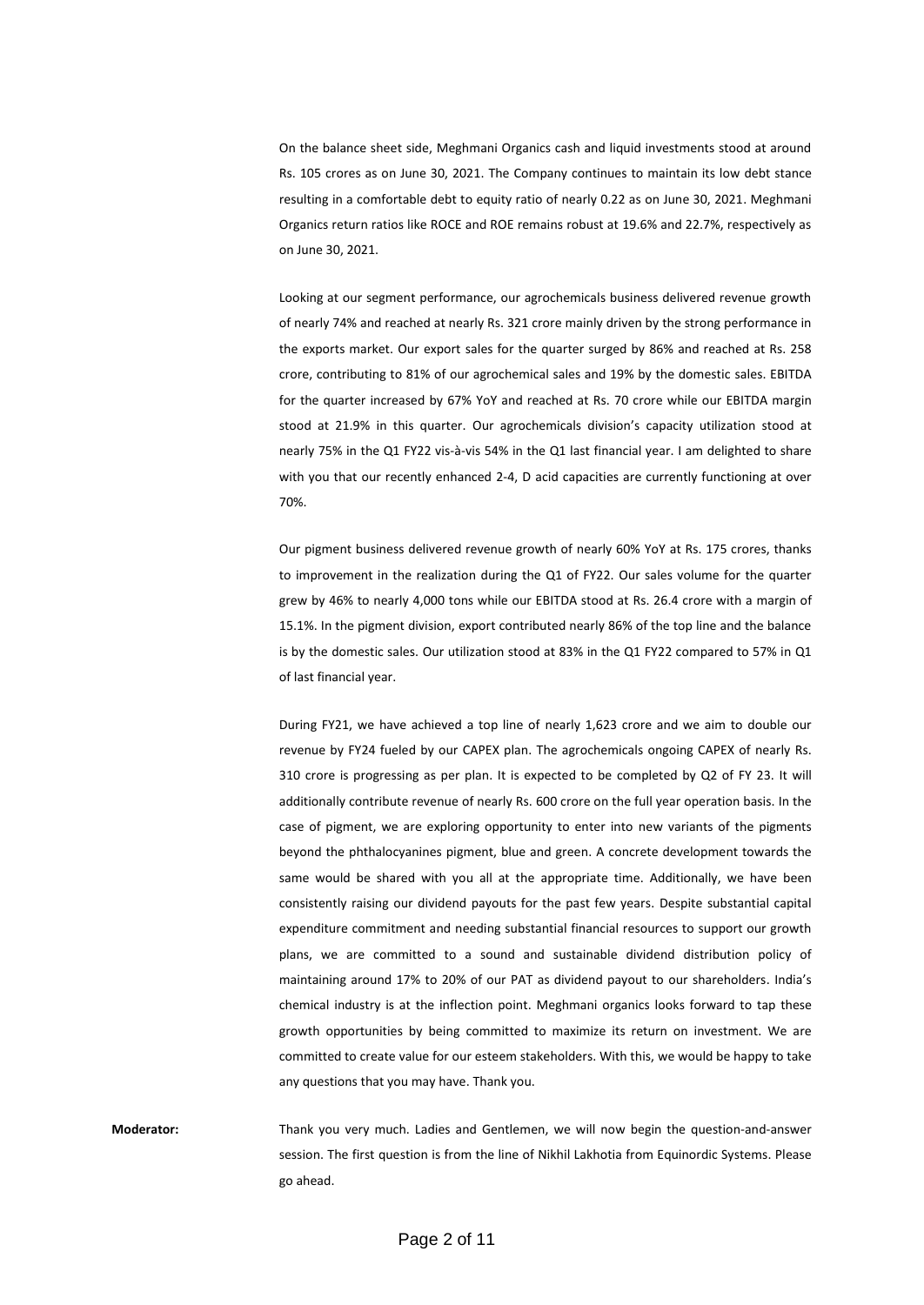**Nikhil Lakhotia:** Firstly, congratulations on a good set of numbers. I just wanted to know a couple of things, one is if you could tell if in terms of raw material cost pressures, are you facing any in terms of margin pressures from the raw material side and about your CAPEX plan as well as everything on track?

**Ankit Patel:** Thank you for your question. Definitely, compared to last year, due to COVID the crude went down as well as the demand was less and because of that majority of the raw materials prices were very low, but in last six to eight months' time, globally the situation has improved a lot and raw material prices based on the crude or not based on the crude, they have started going up drastically. At the same time, the logistic cost has also increased a lot globally, that is also impacting the raw material input cost. We are trying to pass on the same to our customer, but normally there is a lag of nearly one quarter, but you can see that despite there is an increase in the raw material cost, we are trying to maintain the EBITDA margin at a reasonable level. Now, regarding the CAPEX plan, yes in the agrochemical division, the Rs. 310 crore multipurpose plant which we are building in Dahej, that is going as per our plan and we expect to complete the same in the second quarter of the next financial year, so we will have nearly half the year of operation in the next financial year from the same plant and we will have the full operation in the subsequent year.

**Moderator:** Thank you. The next question is from the line of Parth Kotak from Alpha Plus Capital. Please go ahead.

Parth Kotak: Thanks for the brief introduction that you have given and hopefully everyone from your team is keeping safe in such uncertain times, so I think I am talking to you after quite a long time, so your previous target I remember you would have given Rs. 1,000 crores per revenue stream when we were not a demerged entity and by and large I think we are very close to achieving in a lot of segments and I think you have given in your presentation that your FY24 targets would be Rs. 2,000 crores in agrochem and Rs. 1,000 crores for pigments, so I would also like to ask, are you aiming for any other products, are you planning to launch new products in any of the segments?

**Ankit Patel:** Thank you for your question. First of all, yes, we are safe and healthy, everyone at Meghmani, all of our staff members are safe in the current situation and regarding the growth plan in both the division, as we have mentioned by FY24, we aim to double our revenue for the agrochemicals from Rs. 1,000 crore to Rs. 2,000 crore and in the pigment from nearly Rs. 650 crore to Rs. 1,000 crores, so for that yes we will be bringing in the new products in both the divisions because currently there is a lot of focus going on for the new chemistry. In the agrochemical division, we are doing the CAPEX of Rs. 310 crore under which we are bringing in some of the new products as well as the intermediates of the same because our policy is always to be the backward integrated company. We do not like to be dependent on some other country or some other supplier, so Rs. 310-crore expansion project will have some of the new products. We will be announcing the name of the products when we will be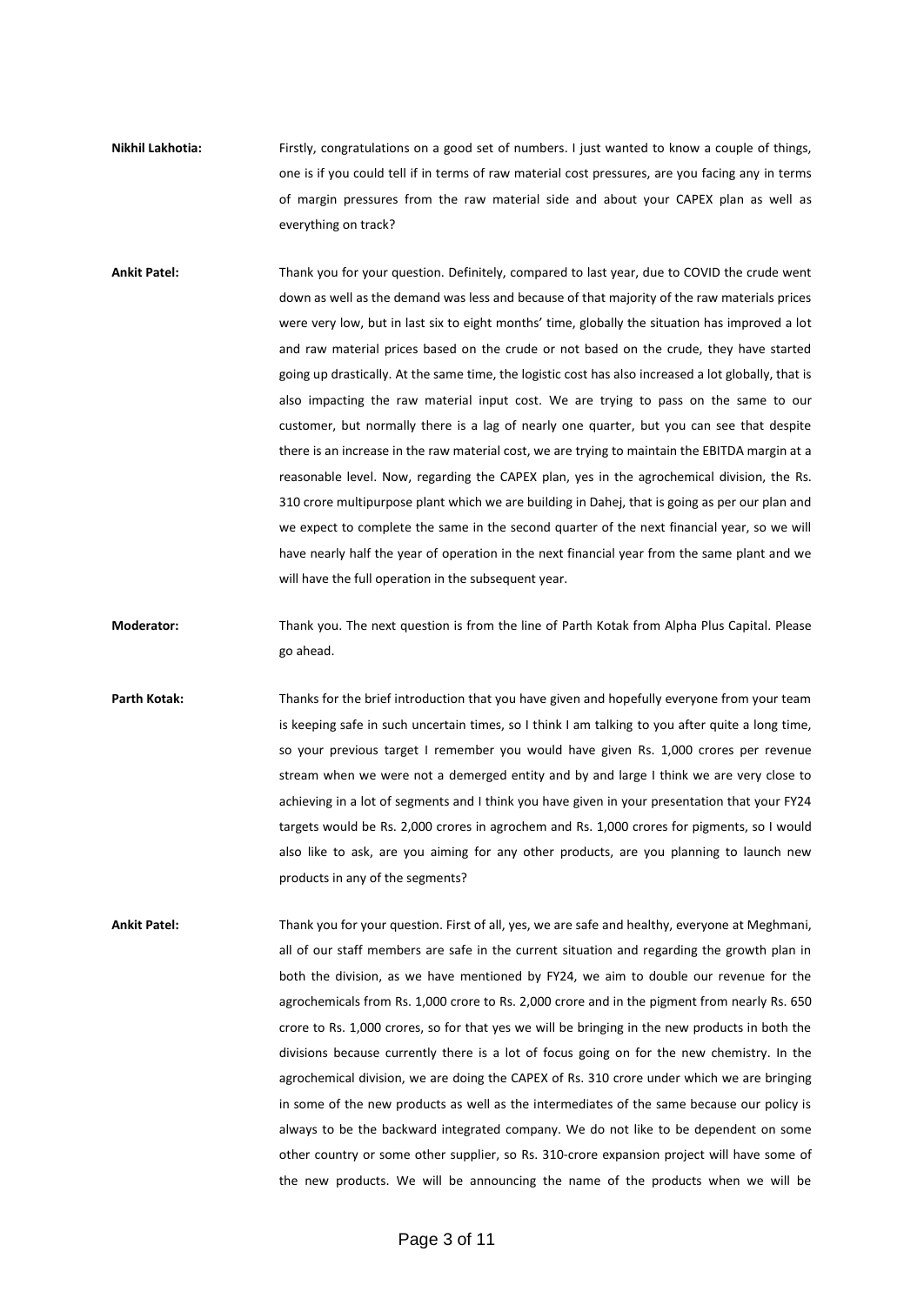commissioning the plant. From the business point of view, we would like to keep it a little bit confidential for the time being but at the right time, we will be revealing the name of the products, which we are going to produce. In the pigment division also, the plan for the CAPEX is going on and we will be announcing at the right time I think in the next two months' time probably. It is going to be completely different pigment apart from pigment green and pigment blue.

- Parth Kotak: A follow up question on that front would be then, so as you have mentioned backward integration, so should we look at margin expansion from your end and what is your target in terms of margin that you are looking at?
- **Ankit Patel:** For the current products which we are making, we are already backward integrated, so for the current product it will not help, but from the future products which we are going to bring in to have the long-term growth plan and to have a sustainable growth plan, it is always better to have the backward integration, otherwise, your customer they do not see Meghmani as a reliable and regular sustainable supplier, so it is always our strategy and the strength that we always go for the backward integration, so there may not be much appreciation in the EBITDA margin, but we have mentioned that typically in the agrochemical industry average EBITDA margin varies from 16% to 19%. We would always like to be above the industry average. Same for the pigment typically the EBITDA margin varies in the range of 13% to 15% and we would like to be above the industry average in the same division also.
- **Moderator:** Thank you. The next question is from the line of Amrita Maloo from Dhunseri Investments Limited. Please go ahead.
- **Amrita Maloo:** Sir, wanted to know that this time monsoon has been delayed, that is what we are hearing, so like first quarter we did fantastic, our second quarter came in so the momentum is similar, I think vis-à-vis last year it should be very good?
- **Ankit Patel:** Compared to last year it should be good, but definitely you are correct that this year monsoon in India is a bit erratic, in certain parts it has been excess, in certain parts like Gujarat it is very much less and excess rain also does not help and less rain also does not help, it has to be optimum rain, but this year is going to be a challenging year, but as you know in the case of Meghmani, we have more focus of export so we will not be much impacted by the domestic season though we are growing in the domestic market as well, we see there will not be much impact.
- **Amrita Maloo:** How much sales are from within India?
- **Ankit Patel:** Approximately about 17% to 20% of our current agrochemical revenue comes from the Indian market.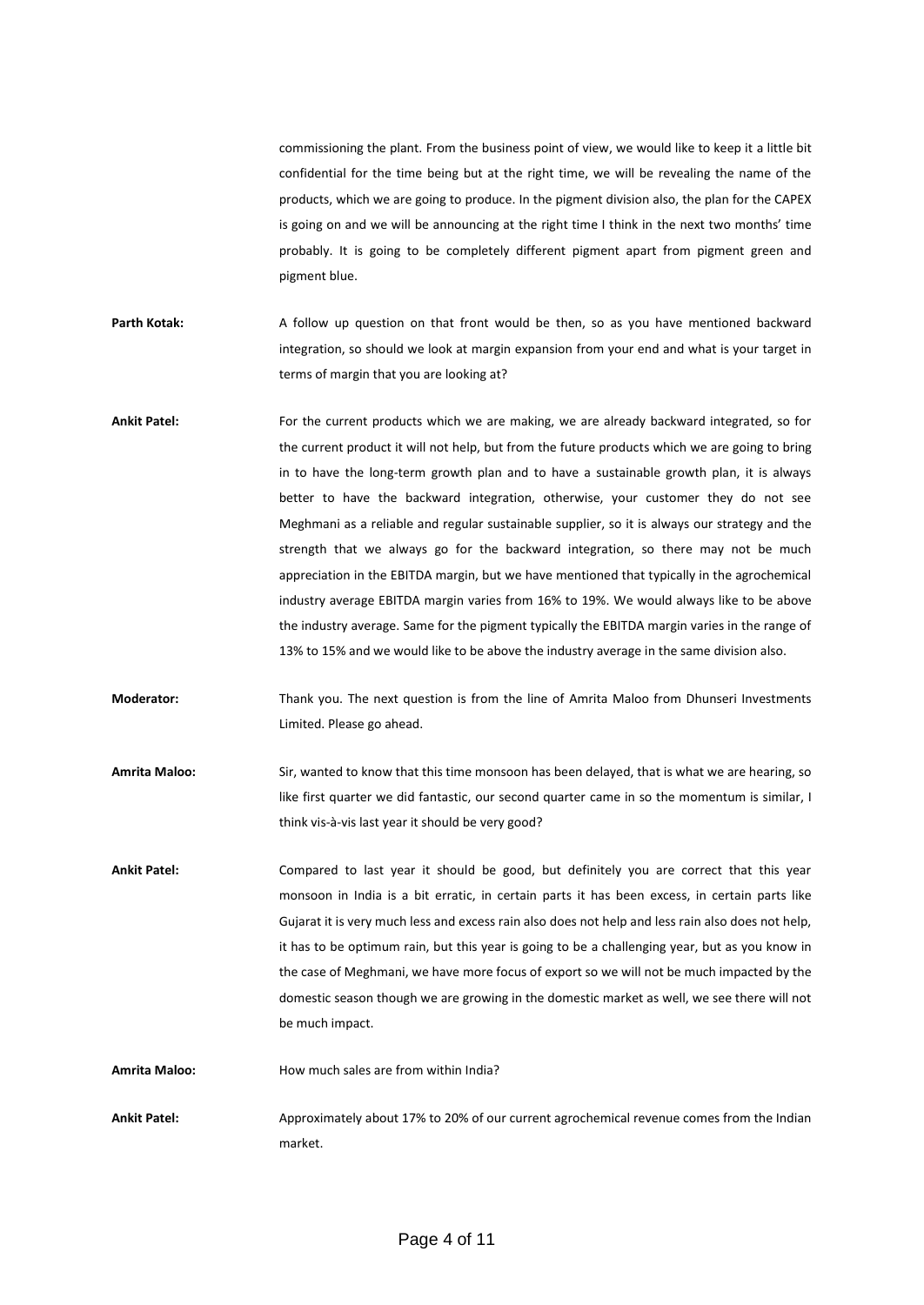| <b>Amrita Maloo:</b> | What are the other markets?                                                                                                                                                                                                                                                                                                                                                                                                                                                                                                                                                                                                                                                                                                                                                        |
|----------------------|------------------------------------------------------------------------------------------------------------------------------------------------------------------------------------------------------------------------------------------------------------------------------------------------------------------------------------------------------------------------------------------------------------------------------------------------------------------------------------------------------------------------------------------------------------------------------------------------------------------------------------------------------------------------------------------------------------------------------------------------------------------------------------|
| <b>Ankit Patel:</b>  | In the export, it is quite fragmented. We export to more than 70 countries globally in<br>different continents, so it is very well diversified. We are not just dependent on one continent<br>or one country.                                                                                                                                                                                                                                                                                                                                                                                                                                                                                                                                                                      |
| <b>Amrita Maloo:</b> | Fair enough, and when do you think that we will be debt free?                                                                                                                                                                                                                                                                                                                                                                                                                                                                                                                                                                                                                                                                                                                      |
| <b>Ankit Patel:</b>  | As you know, we are growing very fast and we will keep on expanding even after the kind of<br>CAPEX what we are doing, but in our guidelines we have mentioned that with our current<br>growth which we are projecting, we will try to maintain the debt to equity ratio in the range<br>of nearly 0.5.                                                                                                                                                                                                                                                                                                                                                                                                                                                                            |
| Moderator:           | Thank you. The next question is from the line of Dhwanil Shah from I-Wealth Management<br>Private Limited. Please go ahead.                                                                                                                                                                                                                                                                                                                                                                                                                                                                                                                                                                                                                                                        |
| <b>Dhwanil Shah:</b> | Sir, Good Afternoon and thank you for the opportunity, couple of questions, first was on we<br>have been reading that the freight cost internationally have been going up and there are a lot<br>of container issues, so as we have 85%-90% exports, so for us how are we seeing it and going<br>ahead in terms of margins, if you can just help us understand how much impact it will be<br>having on us?                                                                                                                                                                                                                                                                                                                                                                         |
| <b>Ankit Patel:</b>  | Definitely yes, as every one knows globally the freight is being erratic since the last three-four<br>months and it is not expected to be normal in the next six to eight months' time for sure, and<br>that is impacting the global trade drastically. There has been a lot of issues of shipping line<br>getting blocked in China because of the COVID and everything, but we are in day-to-day touch<br>with all of our customers and everyone is aware that the situation which is going on is not<br>just from India or from one customer, but it is the global situation. So everyone is<br>understanding now and supporting each other, so for the time being there may be little<br>impact on the margins, but in the long run, I think that effect will be taken care of. |
| <b>Dhwanil Shah:</b> | Just to understand in terms of how much the cost have gone up, so maybe say four-five<br>months before what was the cost and what is the cost now and vis-à-vis in terms of margin<br>ballpark range, what kind of dip you are seeing because of that?                                                                                                                                                                                                                                                                                                                                                                                                                                                                                                                             |
| <b>Ankit Patel:</b>  | The logistic cost used to be in the range of about 3% to 3.5% normally, it has reached nearly<br>5% now for us.                                                                                                                                                                                                                                                                                                                                                                                                                                                                                                                                                                                                                                                                    |
| <b>Dhwanil Shah:</b> | So, 1%-1.5% is this margin impact we have?                                                                                                                                                                                                                                                                                                                                                                                                                                                                                                                                                                                                                                                                                                                                         |
| <b>Ankit Patel:</b>  | Correct, in absolute value, we try to pass on to the customer, but when it comes to the<br>percentage, yes, there will be little impact.                                                                                                                                                                                                                                                                                                                                                                                                                                                                                                                                                                                                                                           |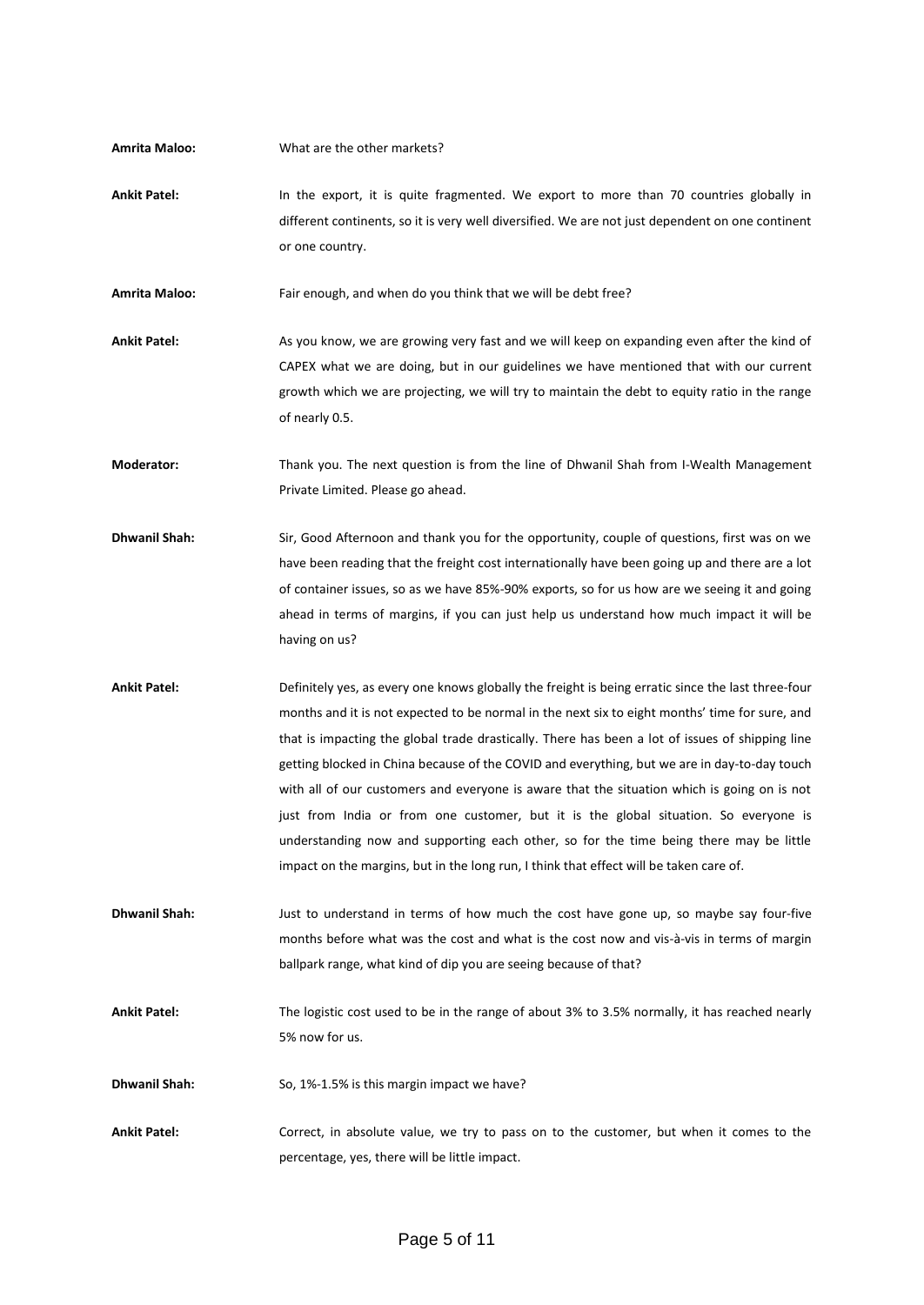- **Dhwanil Shah:** Due to this, are we seeing any delays happening in terms of our overall fields, which we planned say for the quarter because of the non-availability of the container or there is availability?
- **Ankit Patel:** The situation started tightening since last nearly four-five months, so we knew that it is not going to improve very soon and for us export is substantial. Our logistic team is relatively strong and we keep track and we book the containers in advance so that our trade business does not get impacted much.
- **Dhwanil Shah:** Sir, my last question was on the other income, which we have seen in the last two quarters. There has been this OCRPS which was issued to us that we are because of new accounting system, we are putting a fair value into the P&L, so what is this going ahead, how will we be impacted because of this, I did not understand the Rs. 9-10 crores which have come due to that?
- **Gurjant Singh Chahal:** In other income, there are majorly two items, one is mark-to-market Forex currency gain, so in this quarter roughly Rs. 12 crore and around Rs. 9.75 crore is the OCRPS fair value impact. So as you are aware that there is the scheme of arrangement, which has been approved by NCLT on 3<sup>rd</sup> May, so in that case that OCRPS has been converted into RPS, into redeemable preference shares, so which comes as a debt category, so that amount is freezed now at Rs. 210.91 Crore, so whatever is the value as on March 31, 2021, which was roughly 202 crore so that difference has been accounted as a book gain, so there will not be any real gain as of now on that and no tax applicable, but this is a book entry which has come as a gain and it has restated at the real value of the RPS.

| <b>Dhwanil Shah:</b> | In our balance sheet we will be showing this under the other current asset, Rs. 210 crores? |
|----------------------|---------------------------------------------------------------------------------------------|
|----------------------|---------------------------------------------------------------------------------------------|

**Gurjant Singh Chahal:** Other non-current assets.

**Dhwanil Shah:** We would be getting anything in this say interest or dividend?

- **Gurjant Singh Chahal:** We are accruing on that actually because it is RPS now and on a quarterly basis, we are accruing 8% on that.
- **Dhwanil Shah:** Will it be diluted in future, it is convertible into equity, so it will be preference only?
- **Gurjant Singh Chahal:** No, it is now redeemable preference share, it is not a convertible.
- **Dhwanil Shah:** So, it will not be converted into equity?
- **Gurjant Singh Chahal:** No.
- **Dhwanil Shah:** It will be RPS only?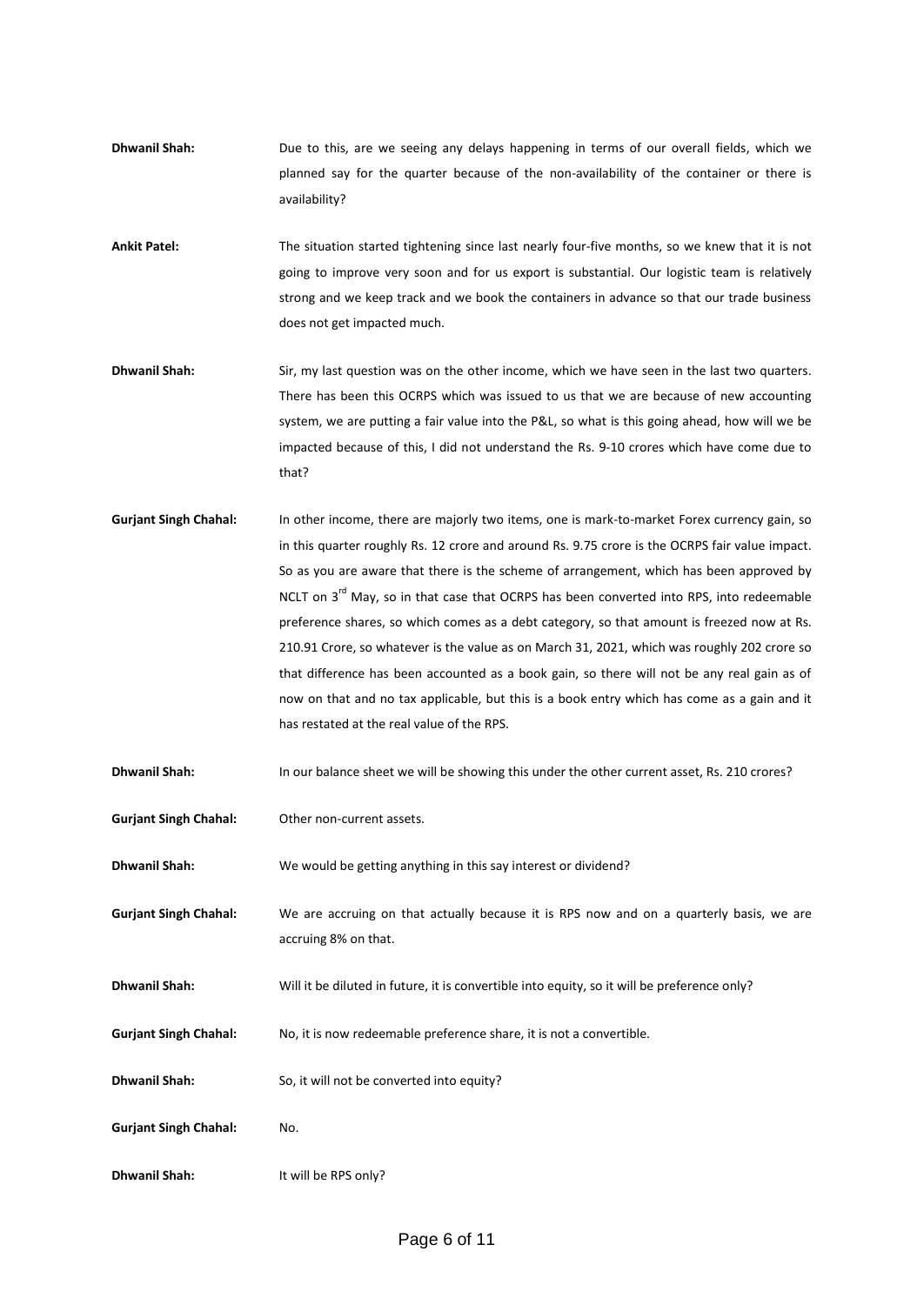**Gurjant Singh Chahal:** Yes.

**Moderator:** Thank you. The next question is from the line of Viral Shah from Enam Holdings. Please go ahead.

**Viral Shah:** Thank you for the opportunity, in the opening comments you said that raw material prices are seeing increases, so can you highlight which raw materials are seeing price increases and what is the extent of price increases that you would have seen in the last three to four months?

- **Ankit Patel:** There are various raw materials, which has been increased a lot. If I give the example from our basket, phenol is one of the key raw materials for us, the prices have gone up drastically globally. It has reached nearly Rs. 115 now, which used to be below Rs. 100. Same way monochloro acetic acid is also one of the key raw materials because acetic acid prices have gone up drastically globally and that has driven the price of monochloroacetic acid has gone up. Acrylonitrile, which is related to crude and no one makes in India, currently, it is 100% imported, so the price of acrylonitirile has drastically increased. In the pigment division, cuprous chloride is a key raw material and cuprous chloride is based on copper metal. As you know, the copper prices have increased substantially globally and that is driving the key raw material price up. We also have industrial urea as one of the raw material and price of the industrial urea has also increased a lot, so there are many more such raw materials which has increased, and time to time we always try to pass it on to our customers, but normally it takes time, there is a gap of nearly one quarter, so let us hope that we try to maintain our margin on the overall basis.
- **Viral Shah:** Sir, how much price increase would you have already taken, how much more would we remaining to take?
- **Ankit Patel:** Depending on the products, because it depends on the demand supply also because the raw material which we use has got various use, so in the other industry because of the demand the prices remain going up, but in our industry whether there is a demand or whether there is less demand, the raw material price will keep on increasing, so we need to see the trend. There has to be the demand at the same time in our product range also. If there is a demand definitely we will be able to pass on to our customer, but if there is less demand there will be pressure on us to absorb the raw material price increase, so as of now till today we are able to pass it on to our customers, but we do not know how if it goes further up, it will be very difficult to pass it on to the customers.

**Viral Shah:** Just one question on the pigment division, I think earlier we were targeting to have some revenues of Rs. 1,200 crores by FY24 which seems to be scaled down to Rs. 1,000 crores, so any particular reason. Is it that the current demand situation is not conducive or is there some change in plans, could you just throw some highlight on that?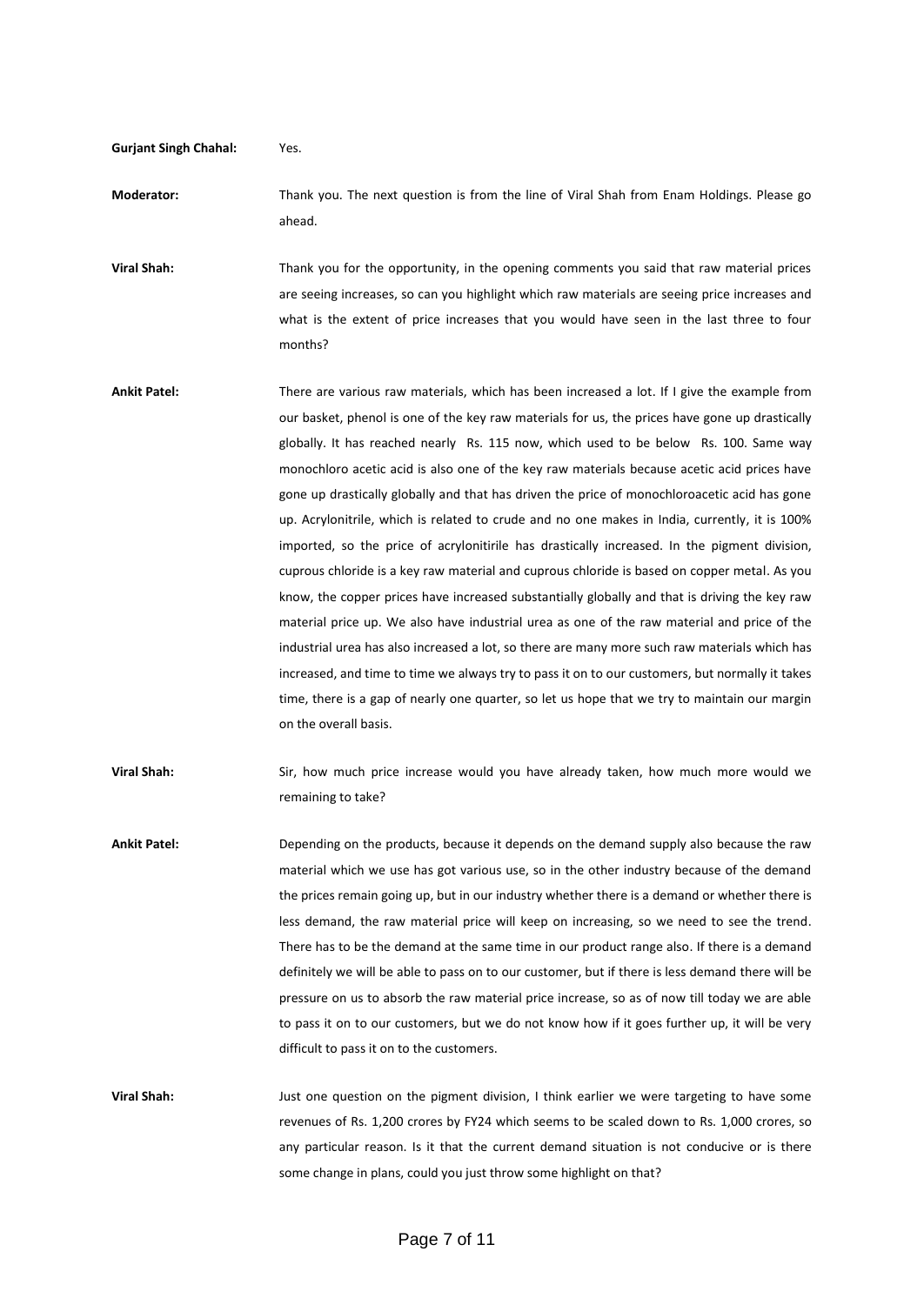**Ankit Patel:** Definitely in the pigment division, we were planning to there is a bit delay in the project where we are working on it. It is a different project, different pigment, and I think in the next two months' time, we will be making the announcement and because of the delay we have reduced from Rs. 1,200 crore to Rs. 1,000 crore.

**Moderator:** Thank you. The next question is from the line of Shravan Kumar, an Individual Investor. Please go ahead.

- **Shravan Kumar:** Sir, congratulations on a good set of numbers, so I have been a long term investor in this Meghmani, just wanted to know what are various steps you been take in future to be minority shareholder friendly?
- **Ankit Patel:** Thank you very much, to be minority shareholder friendly as we have mentioned in our presentation, there are various points like dividend. Initially, there was a demand from the investor that we need to increase our dividend payout, so now we have mentioned that as we are growing, our profit is also increasing, at the same time we are doing a lot of CAPEX. Despite all these things going on, we will try to maintain the dividend payout in the range of about 17% to 20% of our PAT, so that is one of the key factors.
- **Shravan Kumar:** Before you were guiding that Meghmani Finechem is a commodity business and that is why you want to keep it separate, so after this demerger the market seems to be giving more valuation to this Meghmani Finechem and giving less valuation to this Meghmani Organics, so why is it so?
- **Management:** In the market, perceptions change with time. The fact still does not change, the question here is that Meghmani Finechem has a majority, revenue coming from caustic chlorine which is again a commodity, of course we have been diversifying into as a gross plant into other derivatives, which has a higher EBITDA margin, so the market is trying to really see those kinds of a thing, this is what we feel that okay market is in a current run up of trying to appreciate that part. Whereas, if you really see in compare with our business, we have a more stable business and our balance sheet is much stronger. If you see our resource, the accumulative resource as well and the amount of a debt that we are having as a component to fund is also has been very well within the limits. We have an advantage of a natural hedge where we have local debt available, so even for an expansion, even if we raise the debt, that would be costing us not more than about 2.5% to 3%, so these are all the plus points that we can say about it, but eventually it is a market which always would like to have their own perception, what to value and what time and what not to value and value for other time. So we feel that okay we are well placed, our balance sheet is strong enough, our growth plans are on track, so in a time to come, we will definitely cover it up.

**Shravan Kumar:** Sir apart from this near term two years CAPEX plan what are our long term five year plan, any ambitious project we want to go into?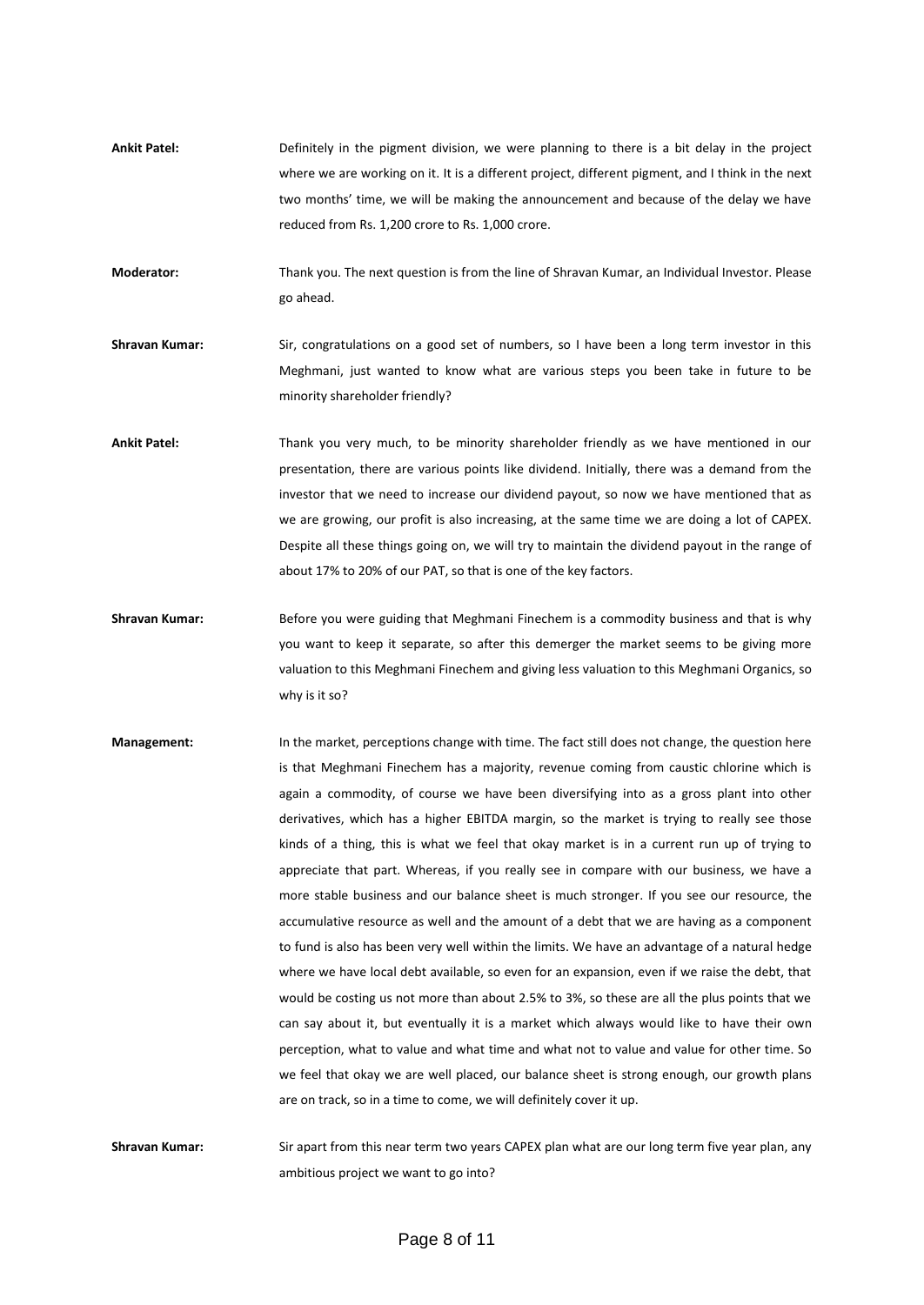**Ankit Patel:** Definitely yes, so far from the investors' points of view we have made the growth plans up to FY 24. At the same time, the management is also working on a further future growth plan. At the right appropriate time, we will be making the announcement. **Moderator:** Thank you. The next question is from the line of Urmi Jain from Sequent Investment. Please go ahead. **Urmi Jain:** Thank you so much for the opportunity Sir, my first question is can you please highlight the new pigment market size? **Ankit Patel:** At this juncture, it would be difficult to make some announcement for the new pigment, but I can only say the current pigment where we are, the CAPEX is a little less and because of the low CAPEX, there is competition from the unorganized players and that remains very difficult for the regulated players like us. So, now the pigment which we are looking into that is going to be a little high-end technology-oriented pigment. It is going to be the import substitute, there is a lot of import happening for this product, so we will be focusing on the domestic market for this pigment and I think in next two months' time, we will be making the proper announcement with a detailed project report. Urmi Jain: Sir, would you be taking more debt for this project? **Ankit Patel:** Yes, it may require little debt but as we have mentioned, our current debt to equity ratio is nearly in the range of 0.22 and with the growth plans in place, we will always try to maintain the debt to equity below 0.5. **Moderator:** Thank you. The next question is from the line of Rashmi Shah from Akash Ganga Investments Private Limited. Please go ahead. **Rashmi Shah:** Could you just mention the export figures for Q1 FY22 and the corresponding quarter for both the segments, pigment and agrochemical? **Ankit Patel:** For the agrochemical export in the Q1 was nearly Rs. 258 crore and for the pigment it was in the range of nearly Rs. 150 crore. Rashmi Shah: Sir, the percentage mentioned in the presentation is the growth percentage, right? **Ankit Patel:** Yes, we have also mentioned the amount, export percentage we have mentioned. **Moderator:** Thank you. The next question is from the line of Deep Singh, an Individual investor. Please go ahead. **Deep Singh:** I have a straight question for you, you have got very good growth prospects and you have revenue of Rs. 2,000 crore and Rs. 1,000 crore in agrochem and pigments, but unfortunately,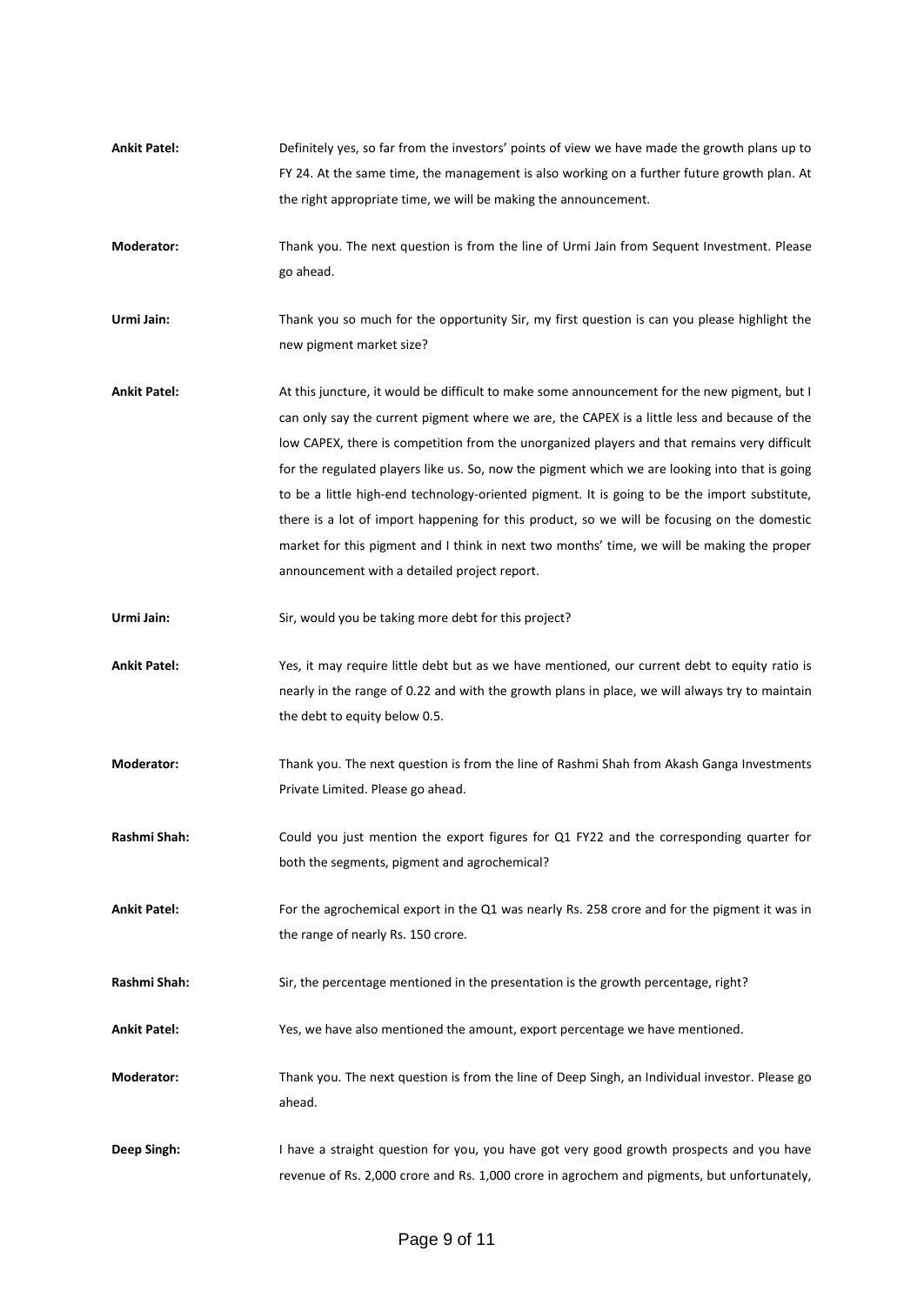I have been tracking you know for the last three-four years, no domestic institutional investor or FIIs holding in your company and every time the issue comes up is related to corporate governance. Now yours is the second generation into it, so how do you think this will get addressed because the real what the stock demands in the market will never come, so could you just elaborate on this?

- **Ankit Patel:** Thank you very much Sir, yes you are correct, I think in the past we were not very much focused on the IR activity. We started putting focus since last nearly two-three years, and from the corporate governance point of view, we made an announcement with our Chairman during the investor open meeting at Mumbai .We are sure that in the future we will ensure that the minority stakeholders interests will always be given the top priority and there will be good corporate governance. There will not be any issue, no matter what kind of mistakes we have made in the past, that was the Chairman's statement and we will remain the growth oriented company in all of our divisions. We are taking almost all the care from the future perspective and we hope that the market and investors should show some interest in our growth in the future and our stock price should be in the good range like other companies in the coming days' time.
- **Moderator:** Thank you. The next question is from the line of Ankit Kapoor, an Individual Investor. Please go ahead.
- **Ankit Kapoor:** Sir, first of all, congratulations for the fantastic results. I have two questions, one is related to the pigment division, I would like to ask that what future plans do we have, like are we going for inorganic growth in pigment division or are we looking for very organic growth like some kind of capacity expansion?
- **Ankit Patel:** We are keeping the options open. It can be organic growth, it can be inorganic growth and from the pigment division as I mentioned that at the right time, we will be making the announcement for the growth, I am sorry at this juncture I will not be able to give you more details.
- **Ankit Kapoor:** My second question is that from the point of view of the individual retail investor, for past three months the company shares were not traded on the exchange, so the kind of bull run we have witnessed in the market like each and every company share were touching at fiftytwo weeks high, so do not you think we deserve a special dividend other than that annual dividend we deserve a special dividend for the individual investor?
- **Ankit Patel:** I think your suggestion we will take it to the Board, but as you know that at the same time, we are doing a lot of CAPEX. We are in the growth plan, so but we will take your advice and we will take it to the Board.